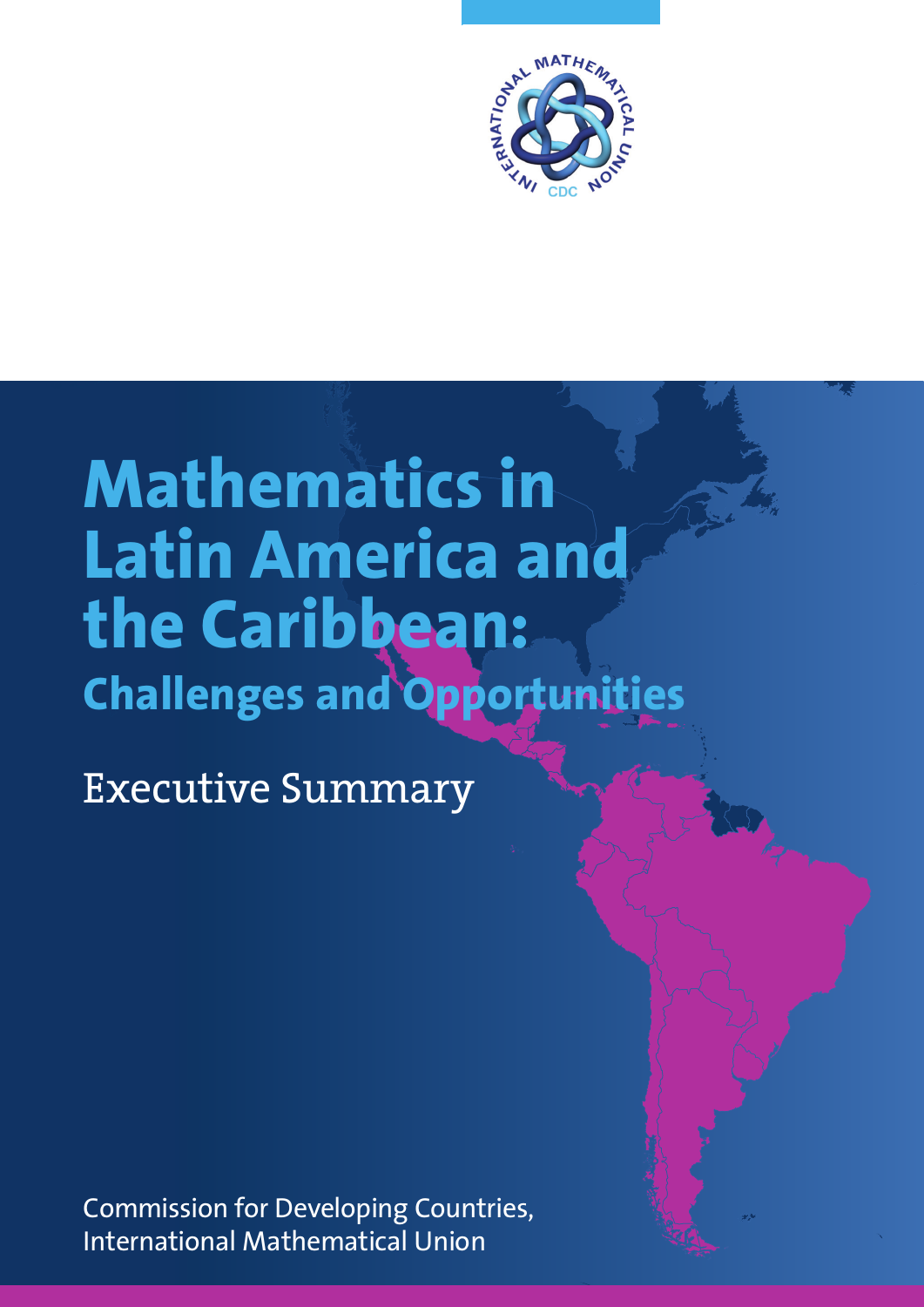# **Title: Mathematics in Latin America and the Caribbean: So Much Happening, So Much to Do**

# **Authors:**

José Antonio de la Peña, Centro de Investigación en Matemáticas (CIMAT) (co-coordinator) Angel R. Pineda, California State University, Fullerton (co-coordinator) Luis Cáceres, University of Puerto Rico at Mayaguez Carlos Di Prisco, Instituto Venezolano de Investigaciones Científicas (IVIC) Andrea Solotar, Universidad de Buenos Aires and CONICET

# **Abstract**:

The Commission for Developing Countries (CDC) of the International Mathematical Union (IMU) conducted a study of mathematical development in Latin America and the Caribbean (LAC) to identify projects which would most positively impact developing nations. This article presents the highlights of the report. The report was carried out using surveys from mathematicians in LAC and online resources. Mathematical development was visualized by the number of publications per capita as a measure of efficiency in translating mathematical talent to research output. A country in the top 25% (Venezuela) is 123 times more efficient than a country in the top 75% (Honduras). This mapping highlights both the variability and potential for growth. LAC was the region of the world with the highest growth in publications from 1999- 2007. Latin America and the Caribbean have large untapped potential for mathematical talent which could be developed with support for mathematics education and research networks.

#### **One Sentence Summary:**

Latin America and the Caribbean have large untapped potential for mathematical talent which could be developed with support for mathematics education and research networks.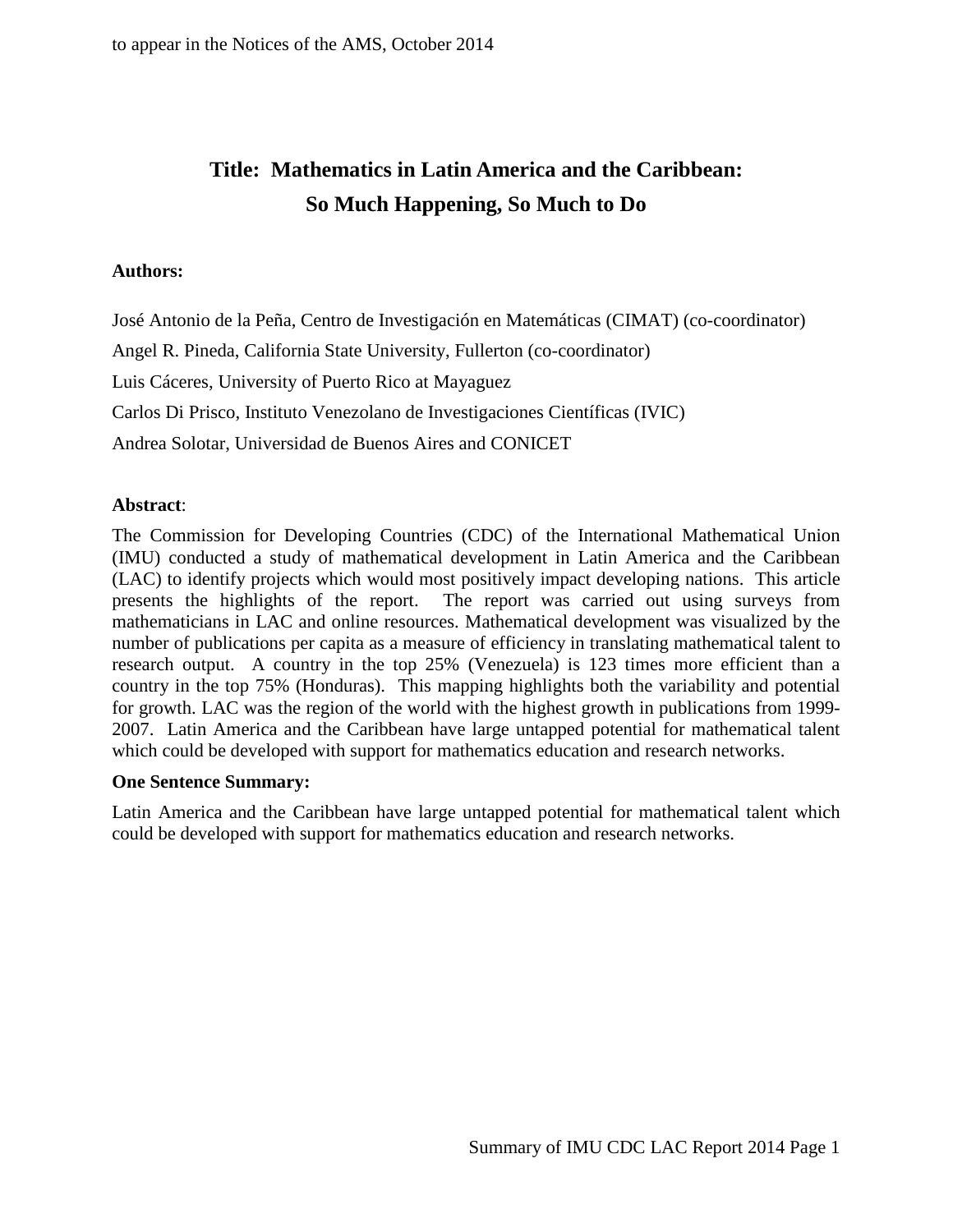### **Introduction**

In 2010 prior to the International Congress of Mathematicians (ICM) held in Hyderabad, new authorities of the Commission for Developing Countries (CDC) of the International Mathematical Union (IMU) were elected. In 2011, the CDC met at the new permanent office of the IMU at the Weierstrass Institute in Berlin. Part of the discussion centered in the possibility to organize a meeting of sponsors of the IMU prior to the next ICM to be held in South Korea in August 2014. One *a priori* requirement was stressed for the sponsors' meeting: IMU should know the most urgent needs of the member states and the possibilities for mathematical development. Once this was achieved, resources may be identified and allocated to strategic programs such as volunteer lecturer programs. The mapping of needs and strengths would serve as a guide of where and what is feasible to do. This article presents the highlights of the report on the mathematical development in Latin America and the Caribbean (LAC). The event bringing together sponsors and development projects (MENAO: Mathematics in Emerging Nations: Achievements and Opportunities) will be held on August 12, 2014 in conjunction with the NANUM 2014 program in which the Korean ICM hosts are inviting 1,000 mathematicians from the developing world to attend the ICM.

Language, culture, and even a general approach to life are common to most countries in LAC. Some of the cultural similarities are found in the heaviness of convoluted bureaucracies and the inhomogeneous distribution of wealth but also in optimism and hope. There are also many differences. Some countries' internal differences are as big as differences between others. Here we identify some common patterns of the development of mathematics in this region while recognizing the differences.

LAC suffers from a severe shortage of financial and human resources, excruciating burdens of government incompetence and lack of interest in scientific development. Despite these challenges, there are success stories in the region. The average performance in the mathematical olympiads has been improving; there are strong centers of mathematical research; the scientific production shows Latin America as the zone of the planet with highest growth; UMALCA, a regional organization of mathematical societies, supports many regional schools every year and promotes collaboration among mathematicians of the region. In short, there are reasons to be optimistic but the building of a better future requires the concerted action of mathematicians and organizations (regional and global) to develop the full potential of mathematics in this region of the world. The following example illustrates both the challenges and the opportunities.

Paraguay, a country adjacent to the more developed Argentina and Brazil, had never had until recently a graduate degree program in mathematics. At the engineering department of the National University of Asunción (UNA), UMALCA organized the first school in mathematics in September 2005. Organized by a group of mathematicians including a postdoctoral associate at IMPA, the mathematics institute in Rio de Janeiro, and by representatives of the Mathematical Paraguayan Olympics (OMAPA) who coordinated the participation of high school students, the response to the UMALCA call was amazing. Not only did students from several schools participate, school teachers and engineers did also. There were newspaper articles about the event. Today at UNA, there are a master's program in mathematics, and a master's and Ph.D. programs in computer science. The first Ph.D. in the history of Paraguay graduated in 2011. In a few years the number of professional mathematicians in the country has rocketed to 15. In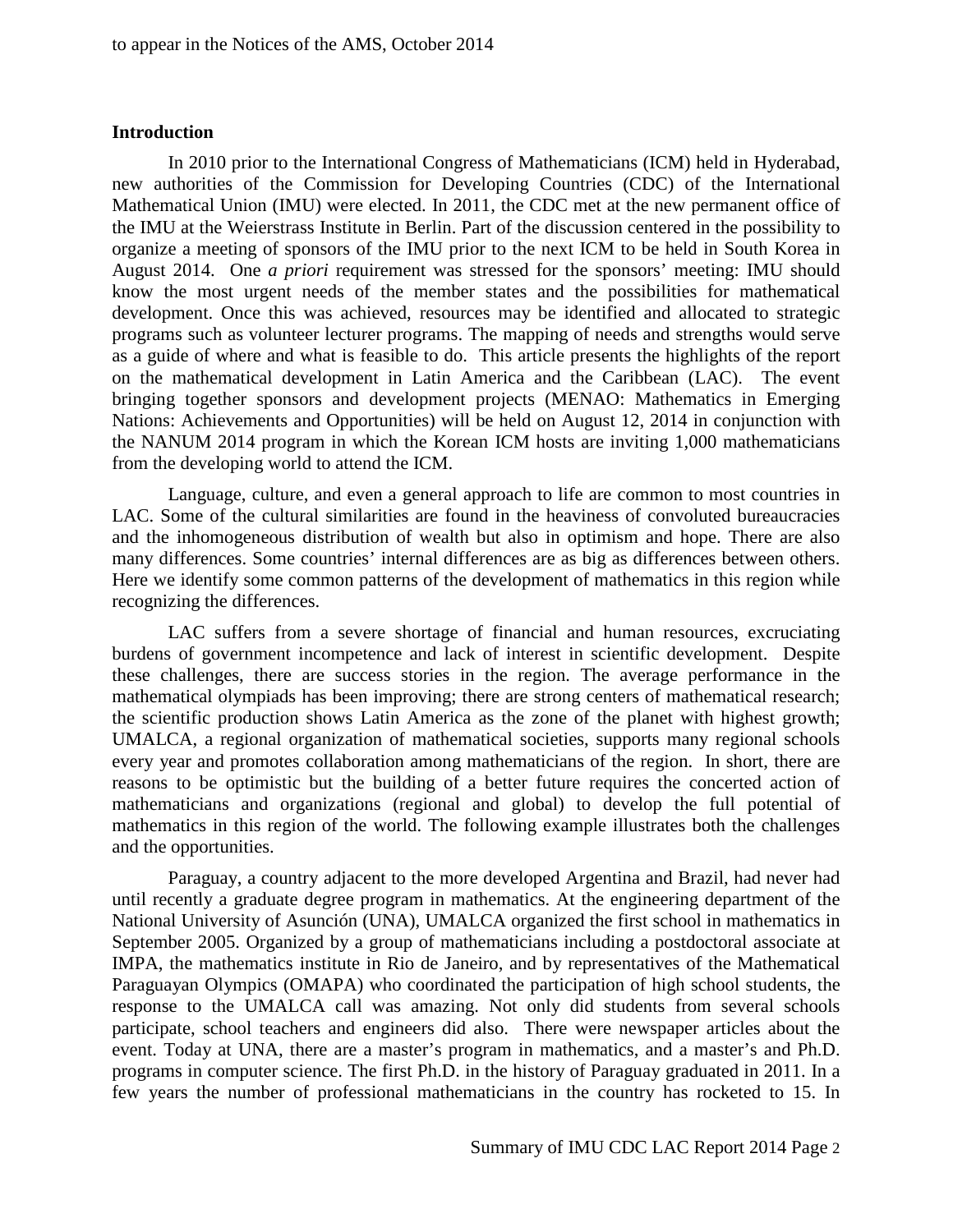addition, there is a demand for scientific progress in the country. This led to the creation, by law of the Paraguayan Congress, of the National Fund for Excellence in Education and Research.

There are many examples but the essence remains: some actions from professional mathematicians are needed to initiate changes in policies and old structures. Our intention in creating this mapping of mathematics in LAC is to identify the most urgent needs from the region and the capacities already in place that may serve to start action.

#### **Network of Contacts for Mapping Development**

Mapping the mathematical development in LAC required developing a network of mathematicians. These contacts were critical in getting information for smaller countries in earlier stages of development where there was no information available online. Mathematicians were identified through their involvement in the mathematical olympiads, previous conference attendance and personal communications by the authors. The mathematicians who supported this effort filled out a questionnaire which provided information beyond what could be obtained from online sources. This information was included in the summaries for each of the countries and regions in the IMU report. The list of contributors, along with their contact information, was a major product of this report and has already been used to both distribute information about available resources and identify local contacts to coordinate development efforts.

#### **Visualizing Mathematical Development**

The complexity of the state of mathematical research in the LAC region cannot be captured by a single number  $(I)$ . Our intent with the following map (Figure 1) is to visualize rough indicators of the untapped mathematical potential in terms of human capital (mathematical publications per capita). There is a big difference between Canada and the United States and the LAC region.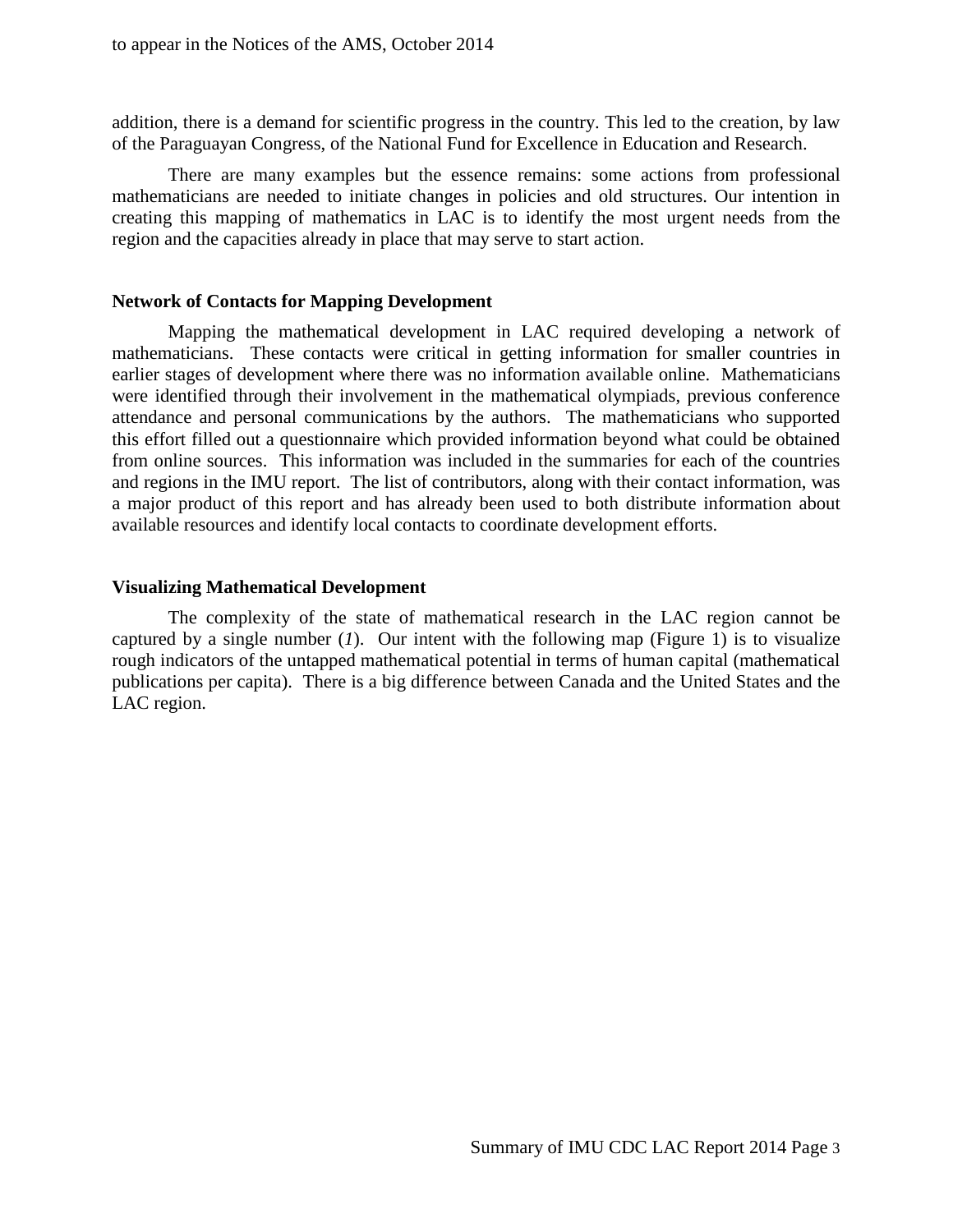

**Fig. 1.** Map showing the per capita mathematical publications in the LAC region.

Under the assumption that mathematical talent is uniformly distributed, Figure 1 visually displays the efficiency in converting that talent into new mathematical knowledge as reflected by publications. We see a large variability in the efficiency across the LAC region. In the extremes, the number of publications per capita of Chile is approximately 1450 times larger than that of Nicaragua. If we consider a country in the top 25% (Venezuela) it is approximately 123 times more efficient than a country in the top 75% (Honduras). A critical factor which leads to such a discrepancy in scientific output is whether a country has reached a development level where it can sustain a PhD program in mathematics. We should also note that this measure only reflects the number of publications produced and does not account for the quality of the publications or the investment made by the governments in science.

Mexico, Brazil, Argentina and Chile have large centers of mathematical research but also a large variability in mathematical level within the countries. They could serve as a resource and model for mathematical development of the region. The situation in Central America is different: a population of more than 40 million people has no access to a local PhD program in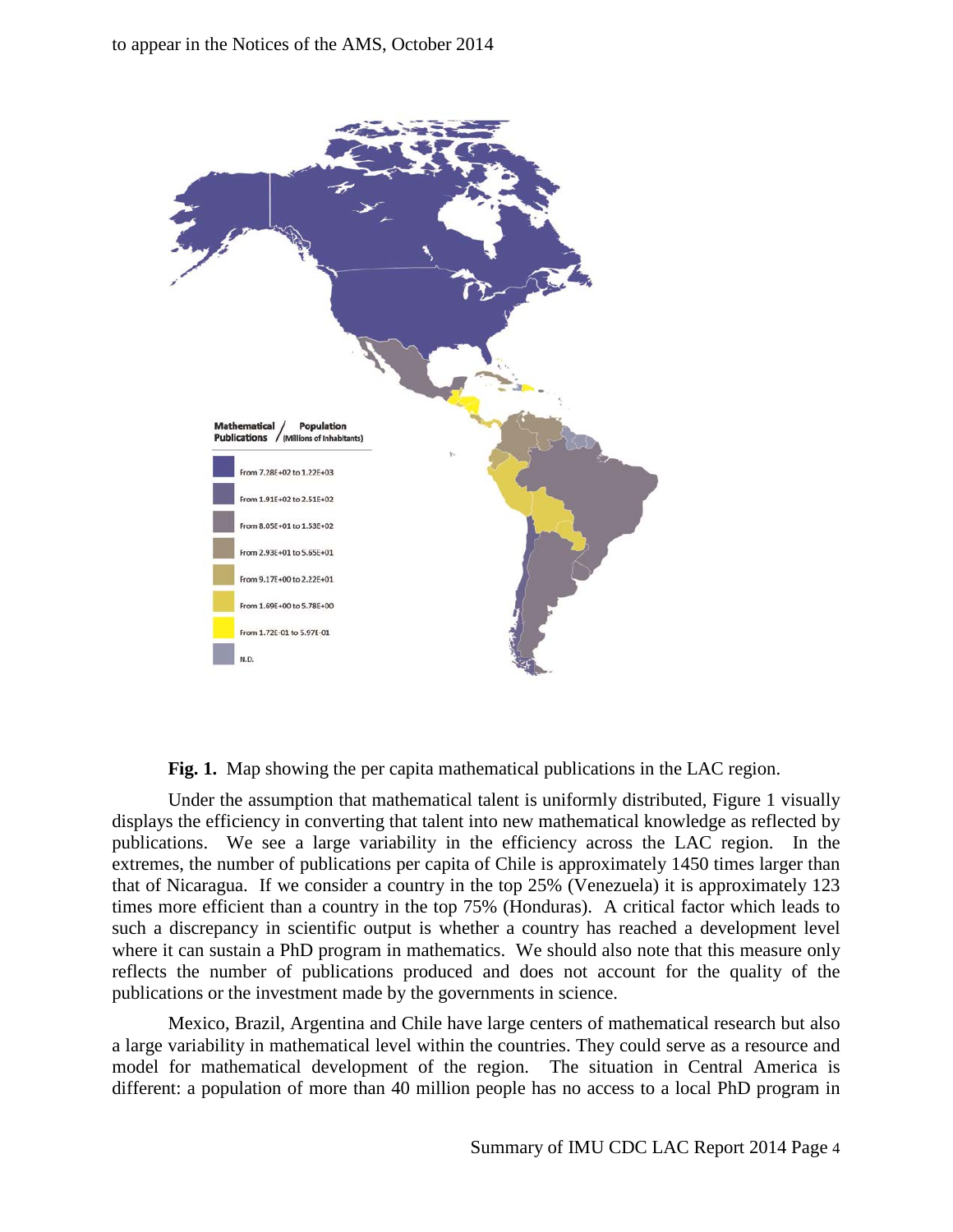mathematics. Caribbean has the largest variability within LAC in terms of language and geography. There is a PhD program in Puerto Rico which could serve as a resource. It is worth noting that communication among the islands has been facilitated by the mathematical olympiads.

# **Overall Research Growth in the LAC Region**

Within the 147 most scientifically productive countries in the world, covering a ten-year plus eight-month period (January 2000– August 31, 2010), the Iberoamerican countries included among the top twenty were Spain (rank 9) and Brazil (rank 15). Within the same period, Mexico was ranked 28, Portugal ranked 34 and Argentina ranked 35. This is an interesting improvement if we take into account that a similar survey made between 1967 and 1973 had Argentina (ranked 27), Spain (ranked 29), Brazil (ranked 32), and Mexico (ranked 34) as the most productive nations of the Iberoamerican and Caribbean region (*2*). Nevertheless, the scientific productivity of most of Latin American countries, between the late 1970s and the late 1980s, remained almost constant. From the mid-nineties, most of the nations of the region began increasing their productivity again. The political and economic changes are reflected in Figure 2. For example, the jump in the productivity in Argentina in 1986 can be explained by political changes starting at the end of 1983 in the country.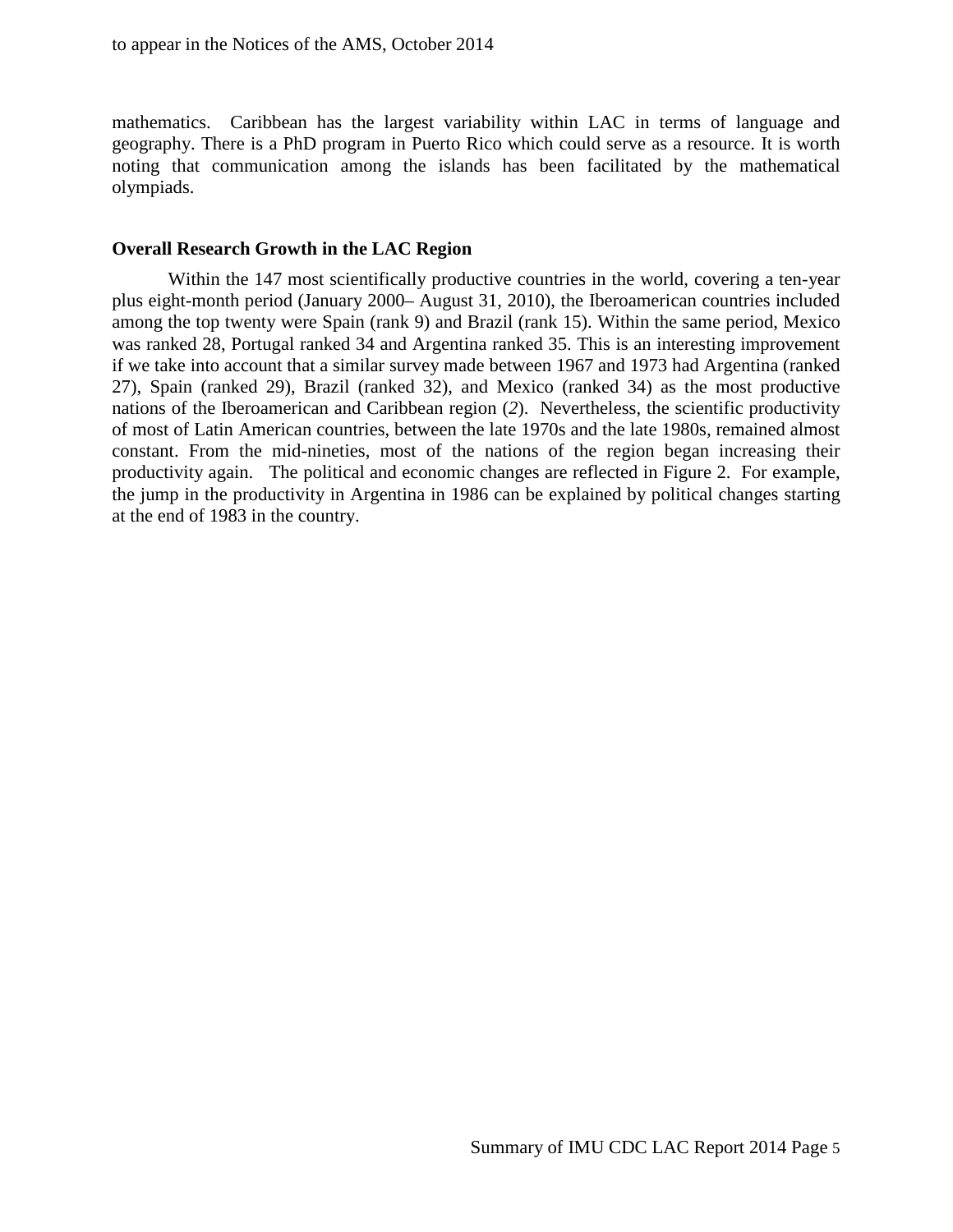

**Fig. 2.** Number of citable publications per million people for the Iberoamerican countries with the largest number of publications.

Observe that Portugal has the highest growth constant of our sample. Within a period of 38 years, Portugal increased its publications by a factor of 76; its publications per million people by a factor of 64. This dramatic change in the production of Portugal, due in part to political changes (e.g. entering the European Union in 1986), shows that with the appropriate environment countries in the LAC region could experience accelerated research productivity. Specifically, the growth of the mathematical production in the LAC region has doubled in the lapse of 8 years (1999 to 2007) according to the Scimago (*3,4*) data base. There is no other region of the world with this growth in this time period.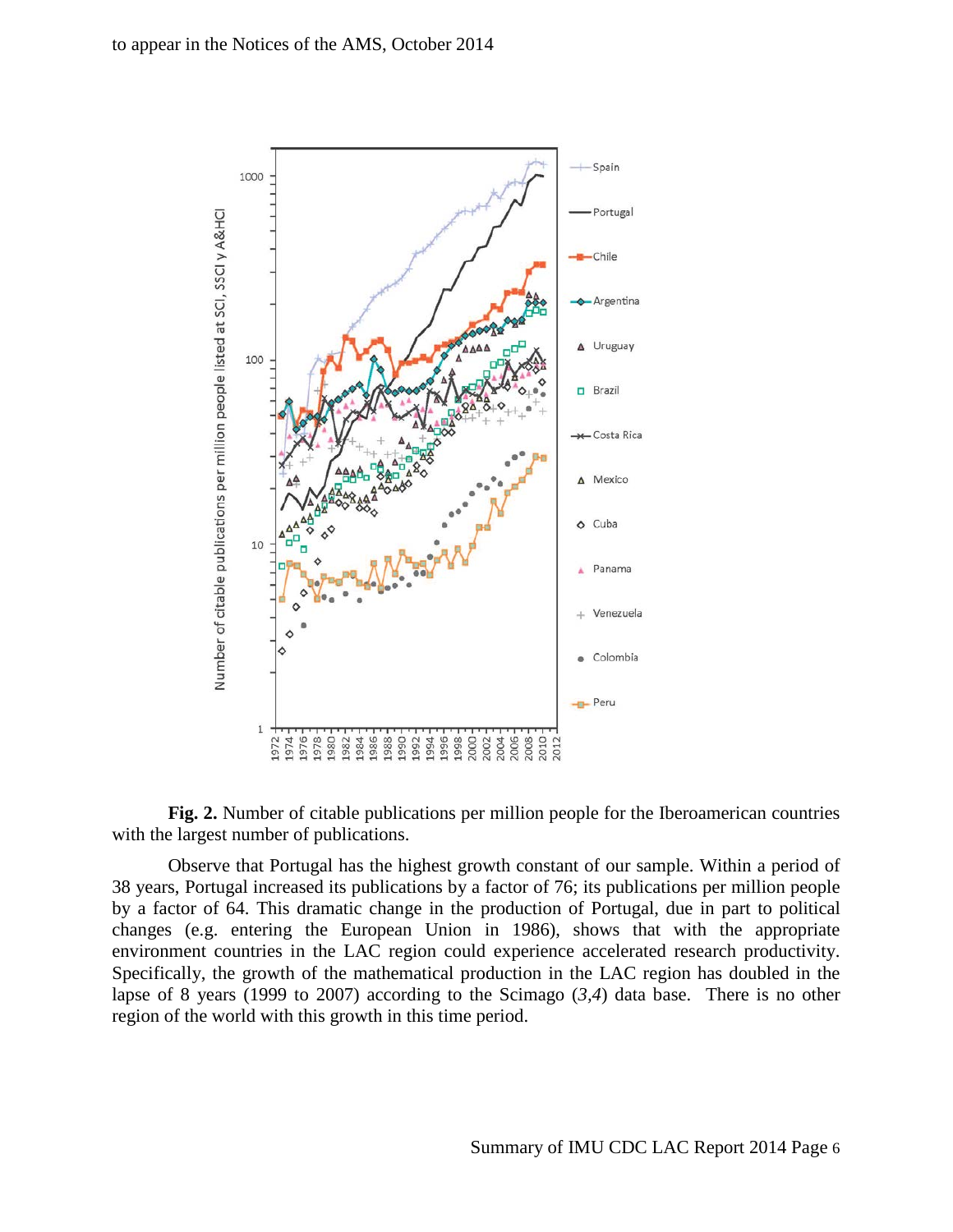# **Mechanisms for Fostering Development**

Latin America and the Caribbean have large untapped potential for mathematical talent. With a better use of the region's financial and human resources and the help of more developed countries some strategic actions could have an important effect in the development of mathematics. Here we identify some specific, relatively low cost activities that may help this development and sustainability. Most of these activities are already in practice in some countries at a good level but their support and propagation could have a major impact in particularly in the less mathematically developed countries. At the heart of these actions is improving the education level of university faculty and students.

Mathematical schools (EMALCAs) organized by UMALCA and CIMPA have had a large impact on mathematical research in the region. By bringing research mathematicians to developing countries, these schools provide access to mathematical knowledge not available locally. Of a similar nature is the volunteer lecturer program of the IMU. These activities help to create a network which includes mathematicians in countries with a different level of development.

There are resources currently available for mathematicians in developing countries which are underutilized because of lack of information, for example scholarships for study at major research centers (CIMAT, IMPA, etc.) for students from the region. A major contribution to developing would be fostering a network which would help to share information about opportunities.

In several countries of the LAC region, the Mathematical Olympiads have been a very effective vehicle to promote mathematics and to identify highly talented students even in remote and low income areas. The National Mathematical Olympiad in Brazil is an event of an impressive magnitude; 18 million of young people are involved, which constitutes 10% of the country's population. Promoting increased participation in the Mathematical Olympiads and supporting talented students who are identified through these competitions would have a large effect in both tapping into exceptional mathematical talent in the region and increasing popular enthusiasm about mathematics.

#### **Conclusion**

Mathematics education and research are effective tools for international scientific development because within the context of science, mathematics is inexpensive and ubiquitous. The Latin American context shows fertile ground for supporting current activities which could have a dramatic impact in the educational opportunities. The broad variability in publications per capita in Figure 1 and the growth scientific production in Figure 2 help us to see what exists and what is possible in the region.

Some specific projects that could have a major impact on the development of the region are:

- Masters' level schools in less developed regions (e.g. EMALCAs).
- Creation of local research networks through long term research relationships developed through extended scientific exchanges.